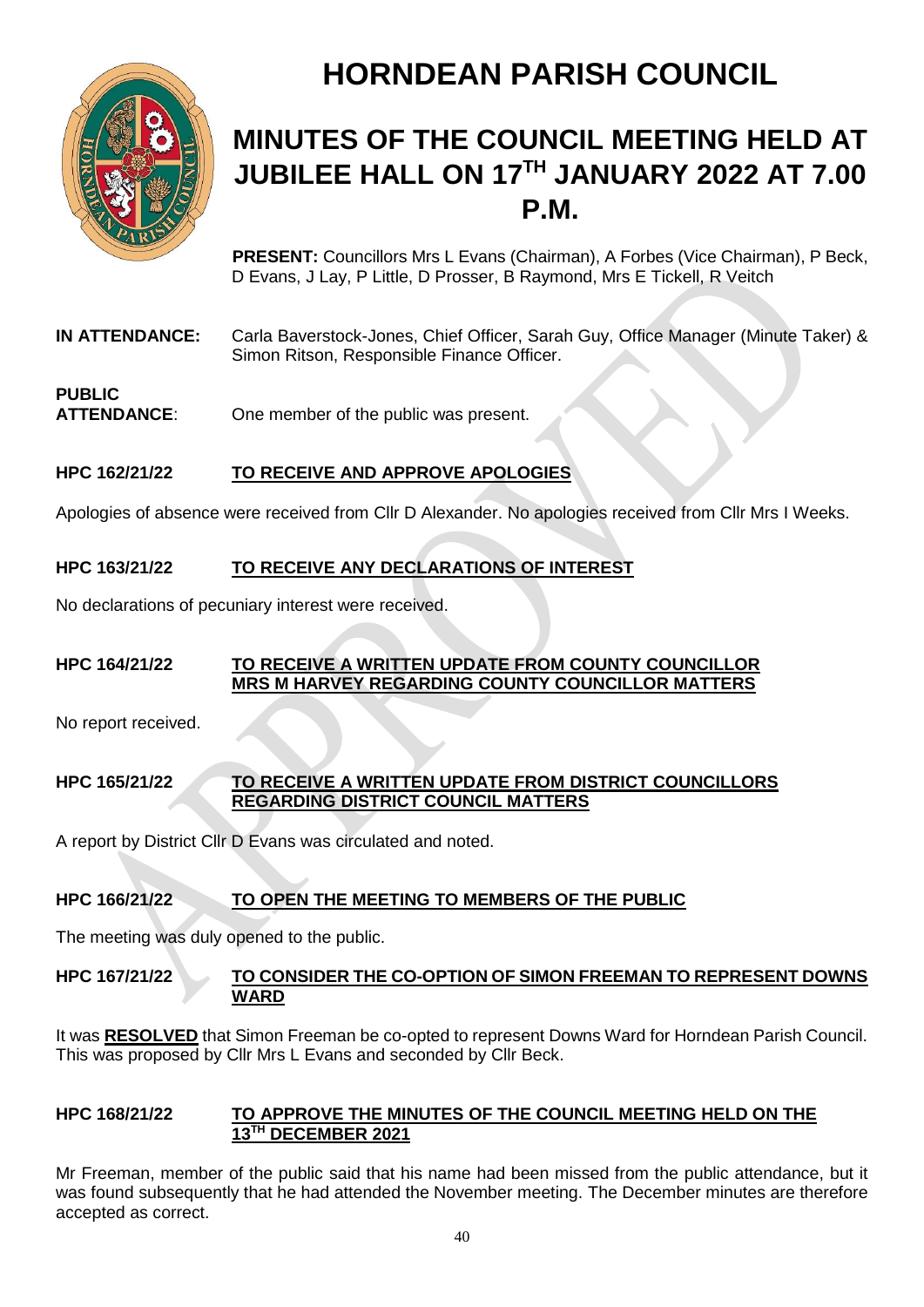It was **RESOLVED** that the minutes of the Council meeting held on 13<sup>th</sup> December 2021 be signed as a true record of the meeting.

## **HPC 169/21/22 TO RECEIVE AND APPROVE THE ORDERS FOR PAYMENT (LIST 9 ATTACHED)**

It was **RESOLVED** that the Orders for Payment (List 9 attached) be approved and duly signed. All agreed.

#### **HPC 170/21/22 TO RECEIVE AND APPROVE THE BANK RECONCILLIATION – CO-OPERATIVE, LLOYDS, AND CAMBRIDGE & COUNTIES AS AT 31 DECEMBER 2021**

It was **RESOLVED** to approve the bank reconciliation –Co-Operative, Lloyds and Cambridge & Counties as at 31st December 2021.

### **HPC 171/21/22 TO RECEIVE AND NOTE THE MONTHLY FINANCE REPORT**

A report by the Responsible Financial Officer was circulated and noted.

#### **HPC 172/21/22 TO RECEIVE AND CONSIDER THE INTERNAL AUDIT REPORT (INTERIM) FOR THE YEAR ENDING 2021/2022**

The Audit report was circulated and a discussion took place. It Was **RESOLVED** that the recommendations of the Auditor be agreed as follows

| Rec No.                               | <b>Recommendations</b>                                                                                                                                                                                                                                                               | <b>Council Response</b>                                                                                                                                     |
|---------------------------------------|--------------------------------------------------------------------------------------------------------------------------------------------------------------------------------------------------------------------------------------------------------------------------------------|-------------------------------------------------------------------------------------------------------------------------------------------------------------|
| Review of Expenditure & VAT           |                                                                                                                                                                                                                                                                                      |                                                                                                                                                             |
| R <sub>1</sub>                        | Consideration should be given to closure of the Lloyds<br>bank account with the possibility of placing funds in<br>another banking institution where no monthly fee is<br>payable for retaining the funds.                                                                           | <b>Council Declined</b>                                                                                                                                     |
| R <sub>2</sub>                        | The Councillor checking bank reconciliations periodically<br>should, ideally, also be confirming agreement of the<br>month-end cashbook balances, ideally, signing off the<br>printed month-end Trial Balance accordingly in addition to<br>the bank reconciliations and statements. | <b>Council Agreed</b>                                                                                                                                       |
| <b>Review of Corporate Governance</b> |                                                                                                                                                                                                                                                                                      |                                                                                                                                                             |
| R <sub>3</sub>                        | The appropriate power(s) relied on for approval of<br>donations and grants should be formally recorded in the<br>approving minute.                                                                                                                                                   | <b>Council Agreed</b>                                                                                                                                       |
| Review of Expenditure & VAT           |                                                                                                                                                                                                                                                                                      |                                                                                                                                                             |
| R <sub>4</sub>                        | The previously in operation process whereby a nominated<br>Councillor formally reviews and signs-off the purchase<br>invoices should be reintroduced.                                                                                                                                | <b>Council Declined</b>                                                                                                                                     |
| Review of Income                      |                                                                                                                                                                                                                                                                                      |                                                                                                                                                             |
| R <sub>5</sub>                        | Consideration should be given to ensuring that all hirers<br>hire agreement confirming<br>their<br>sign<br>formal<br>a<br>understanding and acceptance of the Council Terms and<br>Conditions of hire.                                                                               | Council agreed to add a sentence<br>to the T&C of hire and the booking<br>form, under the Deposit section-<br>this will apply to new hirers, as<br>follows. |
|                                       |                                                                                                                                                                                                                                                                                      | 'In providing payment of the hall<br>hire deposit it is deemed to be<br>your acceptance of the Terms &<br>Conditions.'                                      |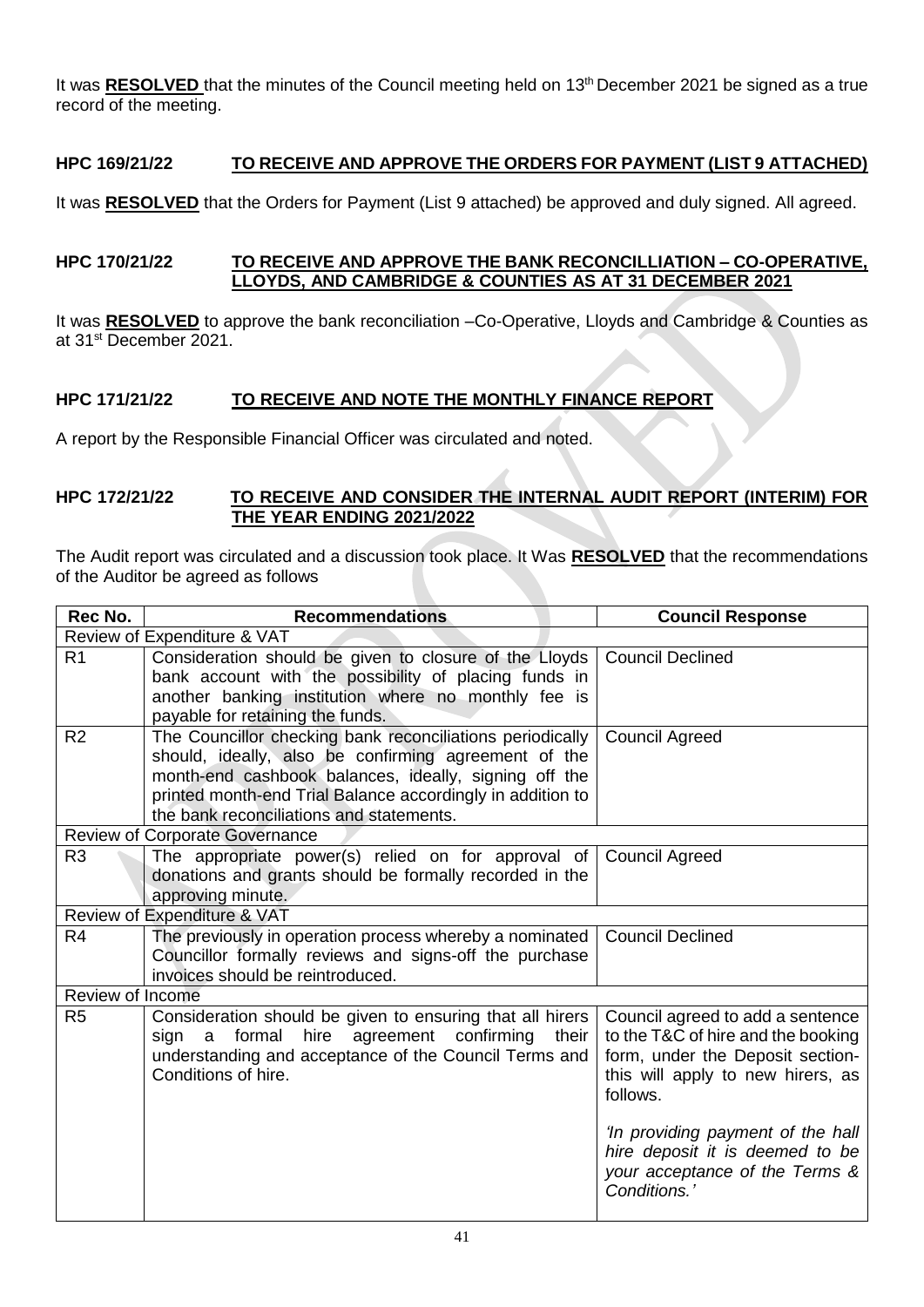#### **HPC 173/21/22 TO RECEIVE AND CONSIDER THE REQUEST TO HOST A STREET PARTY/COMMUNITY LUNCH AT DEEP DELL**

A resident request was circulated and a discussion took place.

It was **RESOLVED** that The Chairman respond to the resident to ascertain the date of their event and planned location, as one end of the Hazleton Estate falls under Havant Borough Council and would likely require an application/licence to use their land.

#### **HPC 174/21/22 TO RECEIVE A REPORT IN RESPECT OF THE PURCHASE OF CURTAINS FOR JUBILEE HALL, AND AGREE THE WAY FORWARD**

An update by the Chairman was circulated and a discussion took place.

It was noted that the quotations did not include the fitting/hanging of the curtains and a preference for the Interlined Fleece Acoustic curtains was noted.

It was **RESOLVED** that

- A quotation be obtained for the fitting/hanging of the curtains.
- Samples of the curtain material be sourced.
- An investigation be done by the RFO to determine the impact lined curtains would have in reducing the heating costs.

#### **HPC 175/21/22 TO NOTE THE NEXT SCHEDULED MEETING OF THE COUNCIL ON THE 21ST FEBRUARY 2022.**

The next scheduled meeting of the Council is noted as 21<sup>st</sup> February 2022. This meeting will be held in Jubilee Hall.

#### **HPC 176/21/22 TO RESOLVE TO EXCLUDE THE PUBLIC AND THE PRESS, IN THE VIEW THAT PUBLICITY WOULD PREJUDICE THE PUBLIC INTEREST BY REASON OF THE CONFIDENTIAL NATURE OF THE BUSINESS OR ARISING OUT OF THE BUSINESS ABOUT TO BE TRANSACTED. (PUBLIC BODIES (ADMISSION TO MEETINGS) ACT 1960.**

The member of the public was excused from the meeting.

*Meeting closed at 20:00pm*

#### **HPC 177/21/22 TO CONSIDER AND AGREE THE WAY FORWARD IN RESPECT OF THE LEGAL ADVICE RECEIVED REGARDING THE BOUNDARY DISPUTE PERTAINING TO A PROPERTY WITHIN CATHERINGTON LITH**

A report by the Chief Officer was circulated.

It was **RESOLVED** that the letter be sent to the property owner and failing a response, Council move forward with possession proceedings.